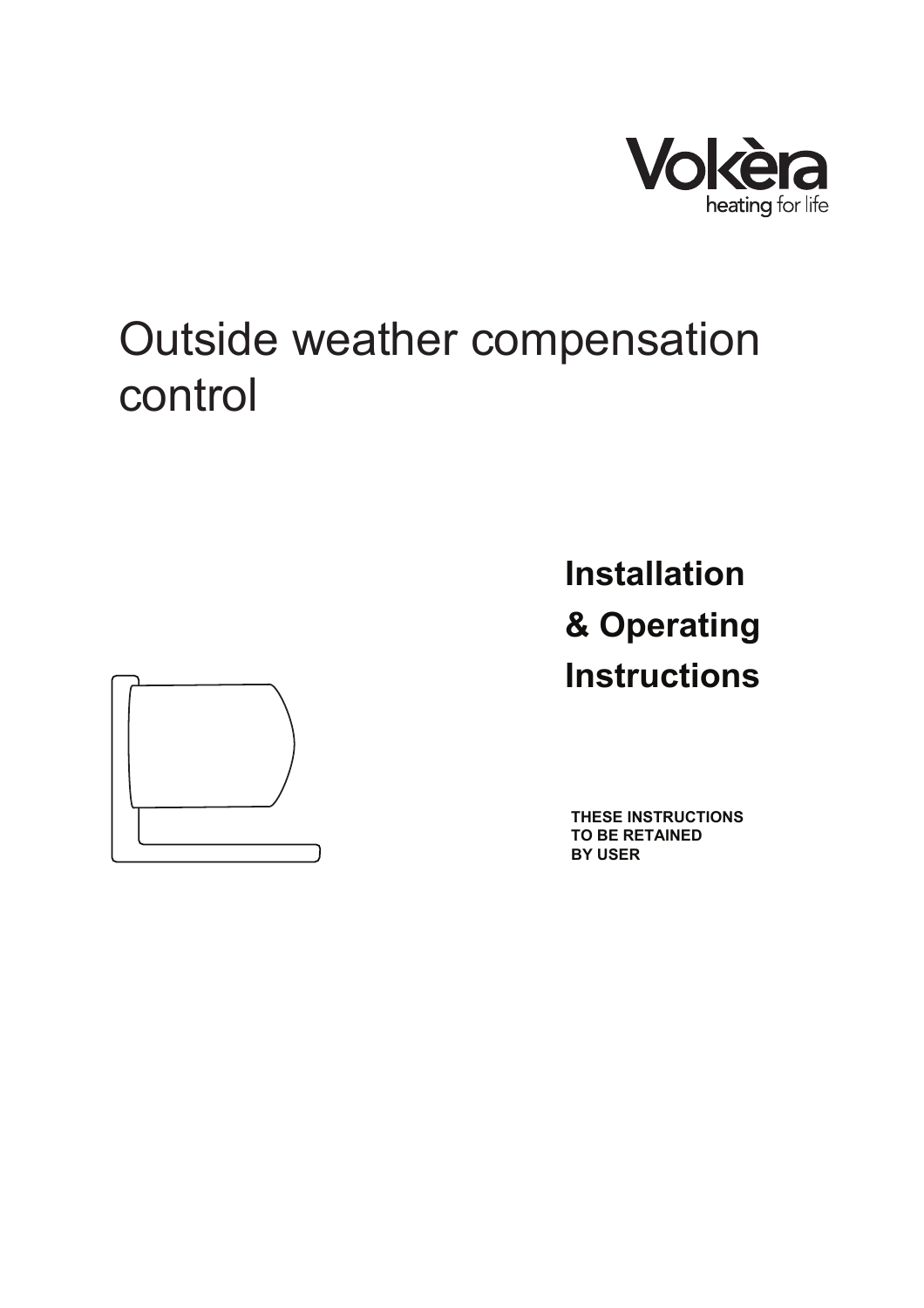## **INSTRUCTIONS FOR EXTERNAL SENSOR**

#### **CONTENTS**

- Instruction sheet
- External housing & sensor
- Fixing screws and wall plugs

#### **INTRODUCTION**

The Vokera external sensor can be connected to certain Vokera appliances to adjust the outlet flow temperature relative to the outside temperature. This is called thermo-regulation.

By adjusting certain parameters on the boiler or dedicated control, a unique thermoregulation curve can be set that allows the boiler to regulate the output flow temperature to suit the local climatic conditions.

#### **INSTALLATION REQUIREMENTS**

To enable the correct functioning of the sensor, the following installation requirements must be adhered to:

- The installation of the external sensor, and the subsequent re-programming of the appliance parameters, should only be carried out by suitably qualified personnel.
- The sensor should be mounted on a North or Northwest-facing wall.
- The sensor must not be positioned in proximity to the appliance flue outlet or any other artificial source of heat.
- The connecting cable length between boiler and sensor should not exceed 50 metres.
- All wiring between the external sensor and the appliance must conform to BS6500, and sized from 0.5 to 1.0mm<sup>2</sup>.
- The external sensor should be mounted approximately 2-metres above ground level.

#### **1. INSTALLATION OF SENSOR HOUSING (fig's. 1 & 2)**

Remove the sensor housing from the packaging and detach the protective cap by rotating an 1/8<sup>th</sup> turn counter-clockwise.

Using the housing as a guide, mark the position of the fixing holes on the chosen location for the sensor.

Drill two 5mm-diameter holes at the marked position of the sensor.

Using the screws and wall plugs provided, secure the sensor housing to the wall, ensuring the cable entry is facing downwards.



Casing of later model has been adapted but internal components remain unchanged.



### **2. WIRING CONNECTIONS**

Isolate the appliance from the electrical supply, and remove the appliance casing and PCB cover. Refer to the installation instructions for further details.

### **NOTE**

Use the relevant cable entry points of the external sensor housing and the appliance. Ensure that the cable is suitably supported and protected. Tighten the cable entry glands on completion.

Once the wiring connections have been completed, replace the PCB cover and appliance casing, and re-attach the protective cover on the external sensor housing.